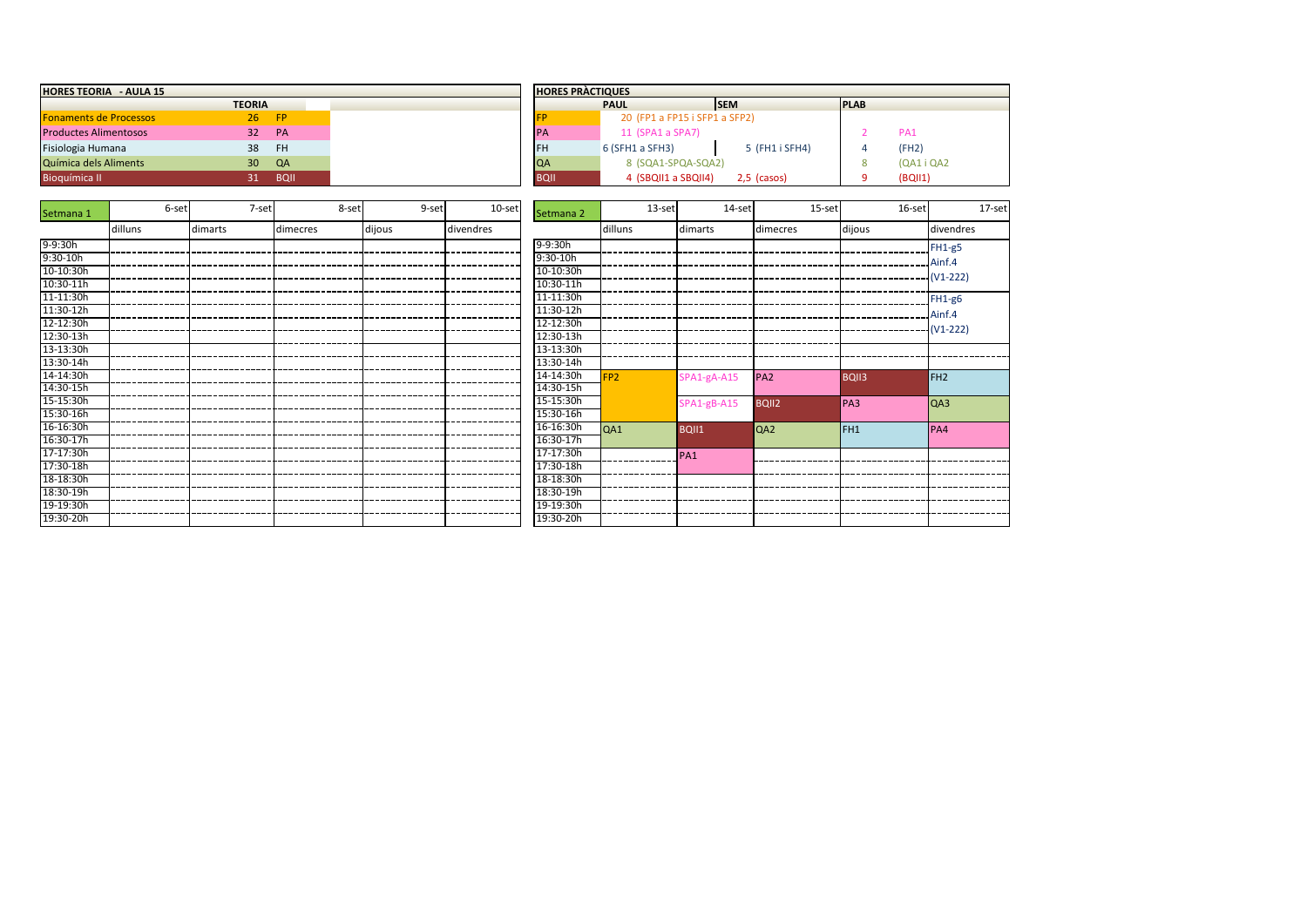| Setmana 3  | 20-set          | $21-set$        |                    | 22-set     |                | 23-set | 24-set        | Setmana 4 |                 |
|------------|-----------------|-----------------|--------------------|------------|----------------|--------|---------------|-----------|-----------------|
|            | dilluns         | dimarts         | dimecres           |            | dijous         |        | divendres     |           | dill            |
| 9-9:30h    |                 |                 |                    |            |                |        | <b>FESTIU</b> | 9-9:30h   |                 |
| $9:30-10h$ |                 |                 |                    |            |                |        |               | 9:30-10h  | QA:             |
| 10-10:30h  |                 |                 |                    |            |                |        |               | 10-10:30h |                 |
| 10:30-11h  |                 |                 |                    |            |                |        |               | 10:30-11h |                 |
| 11-11:30h  | FH1-g2-Ainf.4   | FH1-g3-Ainf.4   | SPA <sub>2</sub> - | $FH1-g1$   | SPA2-gA-FH1-g4 |        |               | 11-11:30h |                 |
| 11:30-12h  | $(V1-222)$      | $(V1-222)$      | gB-                | Ainf.4     | A15            | Ainf.4 |               | 11:30-12h |                 |
| 12-12:30h  |                 |                 | A15                | $(V1-222)$ |                | $(V1-$ |               | 12-12:30h |                 |
| 12:30-13h  |                 |                 |                    |            |                | 222)   |               | 12:30-13h |                 |
| 13-13:30h  |                 |                 |                    |            |                |        |               | 13-13:30h |                 |
| 13:30-14h  |                 |                 |                    |            |                |        |               | 13:30-14h |                 |
| 14-14:30h  | FP4             | PA <sub>5</sub> | FP1-gA-            | SBQII1-gB- | <b>BQII5</b>   |        |               | 14-14:30h |                 |
| 14:30-15h  |                 |                 | A <sub>15</sub>    | A10        |                |        |               | 14:30-15h |                 |
| 15-15:30h  |                 | QA5             | FP1-gB-            | SBQII1-gA- | PA8            |        |               | 15-15:30h | FP <sub>6</sub> |
| 15:30-16h  |                 |                 | A15                | A10        |                |        |               | 15:30-16h |                 |
| 16-16:30h  | QA4             | BQII4           | PA6                |            |                |        |               | 16-16:30h |                 |
| 16:30-17h  |                 |                 |                    |            |                |        |               | 16:30-17h |                 |
| 17-17:30h  | FH <sub>3</sub> | FH4             | FH <sub>5</sub>    |            |                |        |               | 17-17:30h | <b>BQI</b>      |
| 17:30-18h  |                 |                 |                    |            |                |        |               | 17:30-18h |                 |
| 18-18:30h  |                 |                 |                    |            |                |        |               | 18-18:30h | QA8             |
| 18:30-19h  |                 |                 |                    |            |                |        |               | 18:30-19h |                 |
| 19-19:30h  |                 |                 |                    |            |                |        |               | 19-19:30h |                 |
| 19:30-20h  |                 |                 |                    |            |                |        |               | 19:30-20h |                 |

| 20-set | 21-set        |                  | 22-set     |                | 23-set | 24-set        | Setmana 4 |                                           | 27-set |                 | 28-set          |          | 29-set | $30-set$        | $1$ -oct  |
|--------|---------------|------------------|------------|----------------|--------|---------------|-----------|-------------------------------------------|--------|-----------------|-----------------|----------|--------|-----------------|-----------|
|        | dimarts       | dimecres         |            | dijous         |        | divendres     |           | dilluns                                   |        | dimarts         |                 | dimecres |        | dijous          | divendres |
|        |               |                  |            |                |        | <b>FESTIU</b> | 9-9:30h   |                                           |        |                 |                 |          |        |                 |           |
|        |               |                  |            |                |        |               | 9:30-10h  | QA1-g1-V0-160 QA1-g1-V0-160 QA1-g2-V0-160 |        |                 |                 |          |        | QA2-g2-V0-160   |           |
|        |               |                  |            |                |        |               | 10-10:30h |                                           |        |                 |                 |          |        |                 |           |
|        |               |                  |            |                |        |               | 10:30-11h |                                           |        |                 |                 |          |        |                 |           |
| if.4   | FH1-g3-Ainf.4 | SPA <sub>2</sub> | $FH1-g1$   | SPA2-gA-FH1-g4 |        |               | 11-11:30h |                                           |        |                 |                 |          |        |                 |           |
|        | $(V1-222)$    | gB-              | Ainf.4     | A15            | Ainf.4 |               | 11:30-12h |                                           |        |                 |                 |          |        |                 |           |
|        |               | A15              | $(V1-222)$ |                | $(V1-$ |               | 12-12:30h |                                           |        |                 |                 |          |        |                 |           |
|        |               |                  |            |                | 222)   |               | 12:30-13h |                                           |        |                 |                 |          |        |                 |           |
|        |               |                  |            |                |        |               | 13-13:30h |                                           |        |                 |                 |          |        |                 |           |
|        |               |                  |            |                |        |               | 13:30-14h |                                           |        |                 |                 |          |        |                 |           |
|        | <b>PA5</b>    | FP1-gA           | SBQII1-gB- | BQII5          |        |               | 14-14:30h |                                           |        |                 |                 |          |        |                 |           |
|        |               | A15              | A10        |                |        |               | 14:30-15h |                                           |        |                 |                 |          |        |                 |           |
|        | QA5           | FP1-gB           | SBQII1-gA- | PA8            |        |               | 15-15:30h | FP <sub>6</sub>                           |        | FP2-gA-         | SBQII2-gB-BQII8 |          |        | FP3-gB-A15      |           |
|        |               | A15              | A10        |                |        |               | 15:30-16h |                                           |        | A15             | A10             |          |        |                 |           |
|        | <b>BQII4</b>  | <b>PA6</b>       |            |                |        |               | 16-16:30h |                                           |        | FP2-gB-         | SBQII2-gA-FH7   |          |        | FP3-gA-A15      |           |
|        |               |                  |            |                |        |               | 16:30-17h |                                           |        | A15             | A10             |          |        |                 |           |
|        | FH4           | FH <sub>5</sub>  |            |                |        |               | 17-17:30h | <b>BQII6</b>                              |        | <b>BQII7</b>    |                 | QA7      |        | FH <sub>8</sub> |           |
|        |               |                  |            |                |        |               | 17:30-18h |                                           |        |                 |                 |          |        |                 |           |
|        |               |                  |            |                |        |               | 18-18:30h | QA8                                       |        | FH <sub>6</sub> |                 |          |        |                 |           |
|        |               |                  |            |                |        |               | 18:30-19h |                                           |        |                 |                 |          |        |                 |           |
|        |               |                  |            |                |        |               | 19-19:30h |                                           |        |                 |                 |          |        |                 |           |
|        |               |                  |            |                |        |               | 19:30-20h |                                           |        |                 |                 |          |        |                 |           |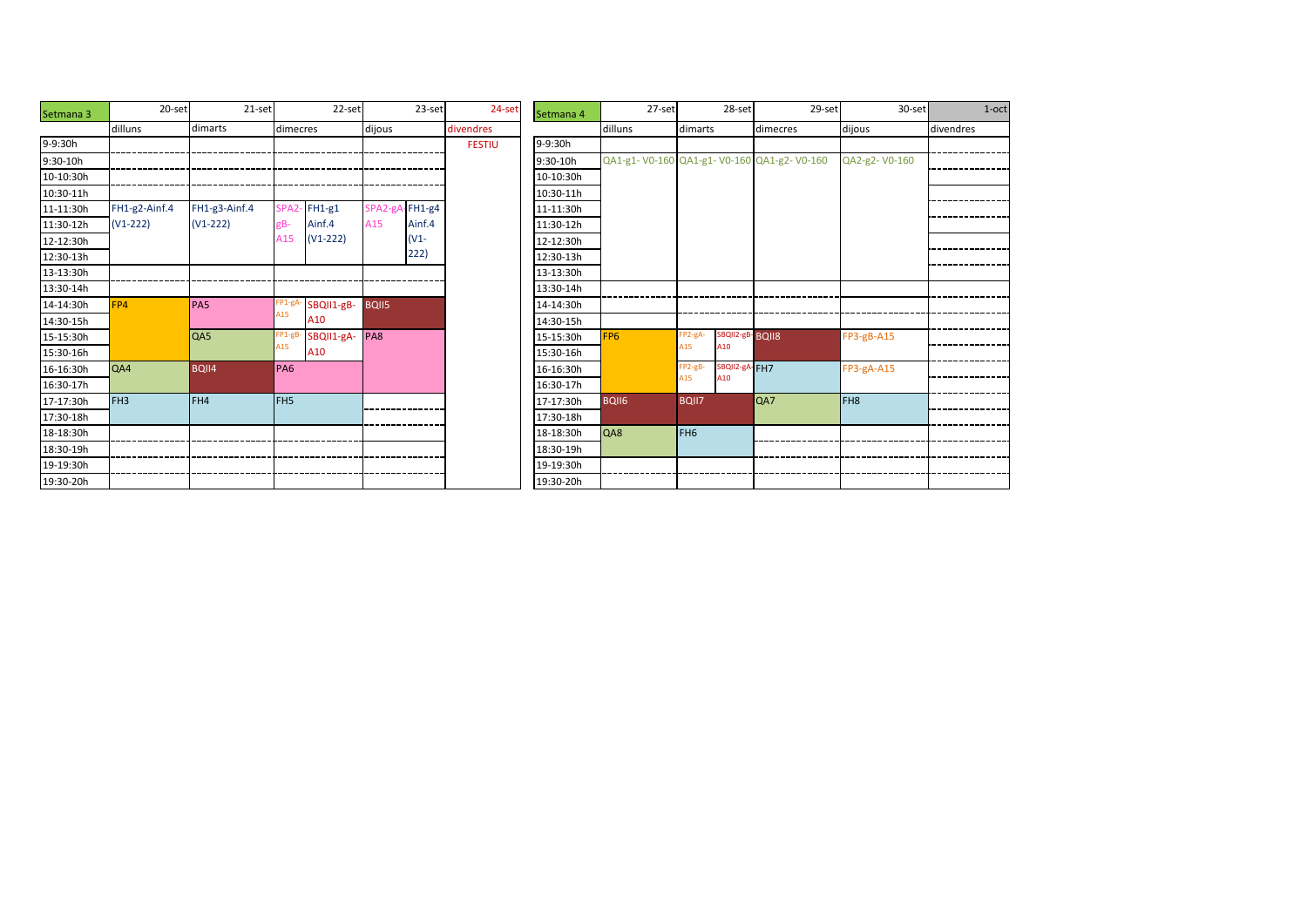| Setmana 5    | 4-oct           | 5-oct           |               | 6-oct | 7-oct         | 8-oct         | Setmana 6 | 11-oct  | 12-oct        | 13-oct        | $14$ -oct        | 15-oct        |
|--------------|-----------------|-----------------|---------------|-------|---------------|---------------|-----------|---------|---------------|---------------|------------------|---------------|
|              | dilluns         | dimarts         | dimecres      |       | dijous        | divendres     |           | dilluns | dimarts       | dimecres      | dijous           | divendres     |
| 9-9:30h      |                 |                 |               |       |               |               | 9-9:30h   |         | <b>FESTIU</b> |               |                  |               |
| $9:30 - 10h$ | QA1-g3-V0-160   | QA1-g3-V0-160   | QA1-g4-V0-160 |       | QA2-g4-V0-160 |               | 9:30-10h  |         |               | QA1-g5-V0-160 | QA2-g5-V0-160    |               |
| 10-10:30h    |                 |                 |               |       |               |               | 10-10:30h |         |               |               |                  |               |
| 10:30-11h    |                 |                 |               |       |               |               | 10:30-11h |         |               |               |                  |               |
| 11-11:30h    |                 |                 |               |       |               |               | 11-11:30h |         |               |               |                  |               |
| 11:30-12h    |                 |                 |               |       |               |               | 11:30-12h |         |               |               |                  |               |
| 12-12:30h    |                 |                 |               |       |               |               | 12-12:30h |         |               |               |                  |               |
| 12:30-13h    |                 |                 |               |       |               |               | 12:30-13h |         |               |               |                  |               |
| 13-13:30h    |                 |                 |               |       |               |               | 13-13:30h |         |               |               |                  |               |
| 13:30-14h    |                 |                 |               |       |               |               | 13:30-14h |         |               |               |                  |               |
| 14-14:30h    |                 |                 | SBQ3-gA A15   |       |               |               | 14-14:30h |         |               |               |                  | <b>QA12</b>   |
| 14:30-15h    |                 |                 |               |       |               |               | 14:30-15h |         |               |               |                  |               |
| 15-15:30h    | FP <sub>8</sub> | BQII9           | $FP4-gB- A15$ | SPA3- | QA10          | <b>BQII11</b> | 15-15:30h |         |               | <b>FP10</b>   | FP5-gB-A15 SPA4- | <b>FH13</b>   |
| 15:30-16h    |                 |                 |               | 410   |               |               | 15:30-16h |         |               |               | gA-A10           |               |
| 16-16:30h    |                 | PA <sub>9</sub> | FP4-gA-A15    | SPA3- | PA12          | <b>FH11</b>   | 16-16:30h |         |               |               | SPA4-<br>FP5-gA- | <b>BQII13</b> |
| 16:30-17h    |                 |                 |               |       |               |               | 16:30-17h |         |               |               | gB-A10<br>A15    |               |
| 17-17:30h    | FH <sub>9</sub> | <b>FH10</b>     | <b>BQII10</b> |       |               | <b>PA14</b>   | 17-17:30h |         |               | <b>BQII12</b> | <b>FH12</b>      | <b>PA16</b>   |
| 17:30-18h    |                 |                 |               |       |               |               | 17:30-18h |         |               |               |                  |               |
| 18-18:30h    | QA9             | SBQII3-gB-A15   | <b>PA10</b>   |       |               |               | 18-18:30h |         |               | <b>QA11</b>   | <b>PA14</b>      |               |
| 18:30-19h    |                 |                 |               |       |               |               | 18:30-19h |         |               |               |                  |               |
| 19-19:30h    |                 |                 |               |       |               |               | 19-19:30h |         |               |               |                  |               |
| 19:30-20h    |                 |                 |               |       |               |               | 19:30-20h |         |               |               |                  |               |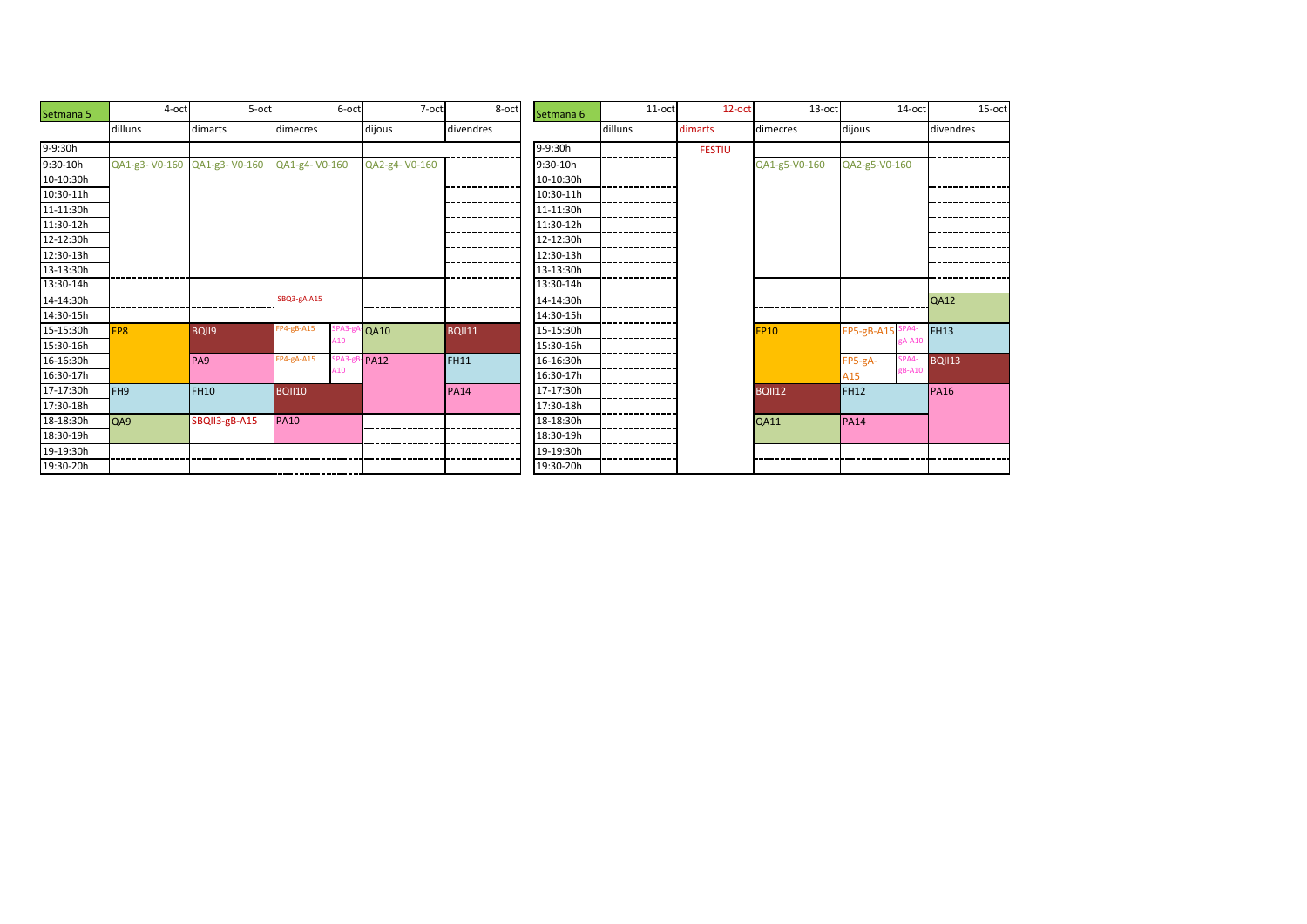| Setmana 7 | 18-oct            | 19-oct        | 20-oct        |                    | 21-oct   | 22-oct        | Setmana 8 | 25-oct        | $26$ -oct   | 27-oct           | 28-oct        | 29-oct      |
|-----------|-------------------|---------------|---------------|--------------------|----------|---------------|-----------|---------------|-------------|------------------|---------------|-------------|
|           | dilluns           | dimarts       | dimecres      | dijous             |          | divendres     |           | dilluns       | dimarts     | dimecres         | dijous        | divendres   |
| 9-9:30h   |                   |               |               |                    |          |               | 9-9:30h   |               |             |                  |               |             |
| 9:30-10h  |                   |               |               |                    |          |               | 9:30-10h  |               |             |                  |               |             |
| 10-10:30h |                   |               |               |                    |          |               | 10-10:30h |               |             |                  |               |             |
| 10:30-11h |                   |               |               |                    |          |               | 10:30-11h |               |             |                  |               |             |
| 11-11:30h |                   |               |               |                    |          |               | 11-11:30h |               |             | <b>BQII</b>      |               |             |
| 11:30-12h |                   |               |               |                    |          |               | 11:30-12h |               |             | <b>EXAMEN P1</b> |               |             |
| 12-12:30h |                   |               |               |                    |          |               | 12-12:30h |               |             | $A1-A2-A3$       |               |             |
| 12:30-13h |                   |               |               |                    |          |               | 12:30-13h |               |             |                  |               |             |
| 13-13:30h | <b>ACTIVITATS</b> |               |               |                    |          |               | 13-13:30h |               |             |                  |               |             |
| 13:30-14h | <b>CAMPUS</b>     |               |               | Reunió Informativa |          |               | 13:30-14h |               |             |                  |               |             |
| 14-14:30h |                   | <b>QA14</b>   | $FP6-gB-A15$  | Intercanvis 22-23  |          |               | 14-14:30h | <b>QA15</b>   | SPA6-A10-gB | SPA6-A10-gA      | <b>FH18</b>   | BQII19      |
| 14:30-15h |                   |               |               |                    |          |               | 14:30-15h |               |             |                  |               |             |
| 15-15:30h | <b>FP12</b>       | <b>PA17</b>   | FP6-gA-A15    | SPA5-gB            | $-SFH1-$ | <b>FH15</b>   | 15-15:30h | <b>BQII17</b> |             |                  | <b>BQII18</b> | <b>PA20</b> |
| 15:30-16h |                   |               |               | A10                |          |               | 15:30-16h |               |             |                  |               |             |
| 16-16:30h |                   | <b>BQII14</b> | <b>BQII15</b> |                    | A15      | <b>BQII16</b> | 16-16:30h | <b>FH16</b>   | <b>FH17</b> | FH <sub>19</sub> | <b>QA16</b>   |             |
| 16:30-17h |                   |               |               |                    |          |               | 16:30-17h |               |             |                  |               |             |
| 17-17:30h | QA13              | <b>FH14</b>   | <b>QA14</b>   | SPA5-gA            | $-SFH1-$ | <b>PA18</b>   | 17-17:30h |               |             |                  |               |             |
| 17:30-18h |                   |               |               | A10                | gВ       |               | 17:30-18h |               |             |                  |               |             |
| 18-18:30h |                   |               |               |                    | A15      |               | 18-18:30h |               |             |                  |               |             |
| 18:30-19h |                   |               |               |                    |          |               | 18:30-19h |               |             |                  |               |             |
| 19-19:30h |                   |               |               |                    |          |               | 19-19:30h |               |             |                  |               |             |
| 19:30-20h |                   |               |               |                    |          |               | 19:30-20h |               |             |                  |               |             |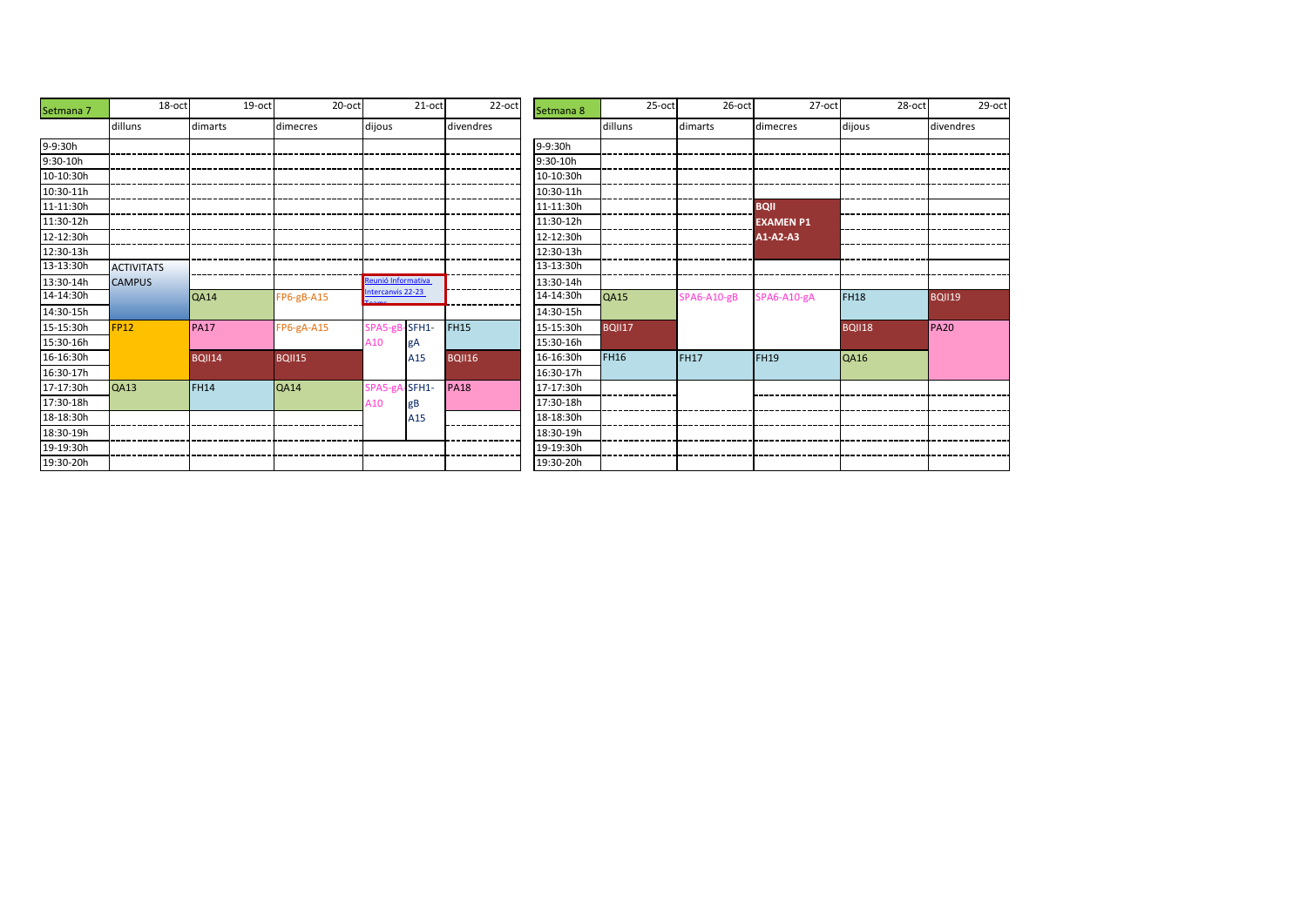| Setmana 9 | $1 - nov$     | $2-nov$       | 3-nov          | 4-nov             | 5-nov       | Setmana 10 | 8-nov       | 9-nov         |                  | 10-nov               |          | $11 - nov$         |           | 12-nov             |
|-----------|---------------|---------------|----------------|-------------------|-------------|------------|-------------|---------------|------------------|----------------------|----------|--------------------|-----------|--------------------|
|           | dilluns       | dimarts       | dimecres       | dijous            | divendres   |            | dilluns     | dimarts       | dimecres         |                      | dijous   |                    | divendres |                    |
| 9-9:30h   | <b>FESTIU</b> |               |                |                   |             | 9-9:30h    |             |               |                  |                      |          |                    |           |                    |
| 9:30-10h  |               |               |                |                   |             | 9:30-10h   |             |               |                  |                      |          |                    |           |                    |
| 10-10:30h |               |               |                |                   |             | 10-10:30h  |             |               |                  | <b>FP-EXAMEN P1-</b> |          |                    |           |                    |
| 10:30-11h |               |               | SFP1-gA-A10    | SFP1-gB-A10       |             | 10:30-11h  |             |               | <b>A1-A2</b>     |                      |          |                    |           |                    |
| 11-11:30h |               |               |                |                   |             | 11-11:30h  |             |               |                  |                      |          |                    |           |                    |
| 11:30-12h |               |               |                |                   |             | 11:30-12h  |             |               |                  |                      |          |                    |           |                    |
| 12-12:30h |               |               |                |                   |             | 12-12:30h  |             |               |                  |                      |          |                    |           |                    |
| 12:30-13h |               |               |                |                   |             | 12:30-13h  |             |               |                  |                      |          |                    |           |                    |
| 13-13:30h |               |               |                | <b>ACTIVITATS</b> |             | 13-13:30h  |             |               |                  |                      |          |                    |           |                    |
| 13:30-14h |               |               |                | <b>CAMPUS</b>     |             | 13:30-14h  |             |               |                  |                      |          |                    |           |                    |
| 14-14:30h |               | <b>FP14</b>   | FP7-gA-A15     |                   | <b>QA17</b> | 14-14:30h  | <b>FP16</b> | <b>FH22</b>   | FP8-gB-          | SBQII4-gA-           | SQA1-gB- | SFH <sub>2</sub> - | SQA1-     | SFH <sub>2</sub> - |
| 14:30-15h |               |               |                |                   |             | 14:30-15h  |             |               | A10              | A15                  |          | gA                 | gA-SC     | gB                 |
| 15-15:30h |               |               | $FP7-gB - A15$ | <b>FESTA MUAB</b> | <b>PA23</b> | 15-15:30h  |             | <b>BQII21</b> | FP8-gA-          | SBQII4-gB-           |          | A15                |           | A15                |
| 15:30-16h |               |               |                |                   |             | 15:30-16h  |             |               | A10              | A15                  |          |                    |           |                    |
| 16-16:30h |               | <b>BQII20</b> | <b>QA18</b>    |                   |             | 16-16:30h  | <b>QA19</b> | <b>QA20</b>   | FH <sub>23</sub> |                      |          | -----              |           |                    |
| 16:30-17h |               |               |                |                   |             | 16:30-17h  |             |               |                  |                      |          |                    |           |                    |
| 17-17:30h |               | <b>FH20</b>   | SPA7-gB-A15    |                   | SPA7-gA-A10 | 17-17:30h  | <b>FH21</b> |               | <b>BQII22</b>    |                      |          |                    |           |                    |
| 17:30-18h |               |               |                |                   |             | 17:30-18h  |             |               |                  |                      |          |                    |           |                    |
| 18-18:30h |               | <b>PA21</b>   |                |                   |             | 18-18:30h  |             |               |                  |                      |          |                    |           |                    |
| 18:30-19h |               |               |                |                   |             | 18:30-19h  |             |               |                  |                      |          |                    |           |                    |
| 19-19:30h |               |               |                |                   |             | 19-19:30h  |             |               |                  |                      |          |                    |           |                    |
| 19:30-20h |               |               |                |                   |             | 19:30-20h  |             |               |                  |                      |          |                    |           |                    |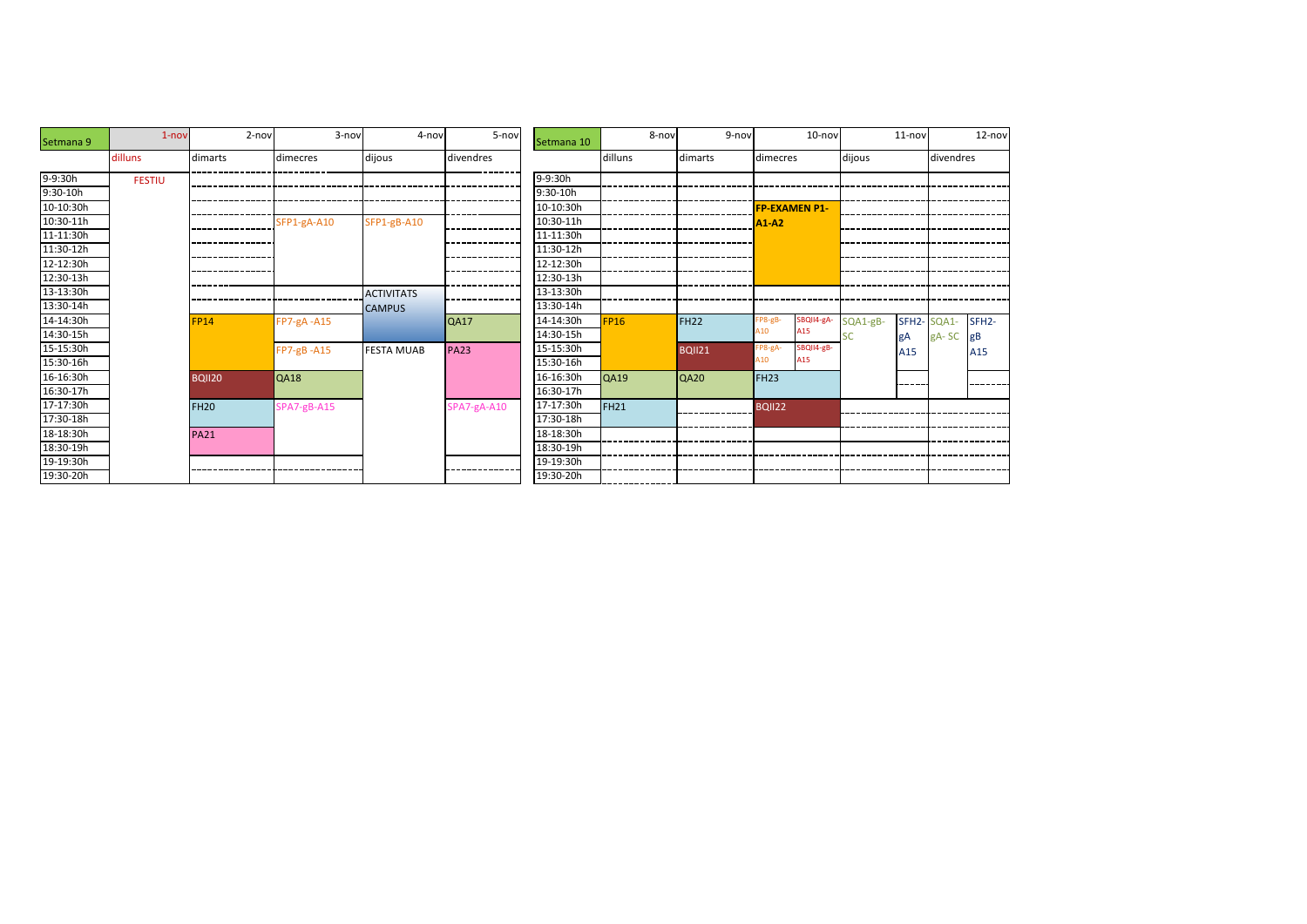| Setmana 11 | 15-nov            | 16-nov           | 17-nov           | 18-nov           | 19-nov           | Setmana 12 | 22-nov        | 23-nov                      | 24-nov           | $25 - nov$       | 26-nov              |
|------------|-------------------|------------------|------------------|------------------|------------------|------------|---------------|-----------------------------|------------------|------------------|---------------------|
|            | dilluns           | dimarts          | dimecres         | dijous           | divendres        |            | dilluns       | dimarts                     | dimecres         | dijous           | divendres           |
| 9-9:30h    |                   |                  |                  |                  |                  | 9-9:30h    |               |                             |                  |                  |                     |
| 9:30-10h   |                   |                  |                  |                  |                  | 9:30-10h   |               |                             |                  |                  |                     |
| 10-10:30h  | <b>FH-EXAMEN-</b> |                  |                  |                  |                  | 10-10:30h  |               |                             |                  |                  |                     |
| 10:30-11h  | P <sub>1</sub>    | <b>BQII1-g2-</b> | <b>BQII2-g2-</b> | BQII3-g2-V0-147  |                  | 10:30-11h  |               |                             |                  |                  |                     |
| 11-11:30h  | A12-A13-A14       | $V0-147$         | $V0-147$         |                  | <b>PA-EXAMEN</b> | 11-11:30h  | PA1-g1-V0-160 | PA1-g2-V0-160 PA1-g3-V0-160 |                  | PA1-g5-V0-160    |                     |
| 11:30-12h  |                   |                  |                  |                  | P1-A14-A15       | 11:30-12h  |               |                             |                  |                  | <b>QA EXAMEN P1</b> |
| 12-12:30h  |                   |                  |                  |                  |                  | 12-12:30h  |               |                             |                  |                  | A14-15              |
| 12:30-13h  |                   |                  |                  |                  |                  | 12:30-13h  |               |                             |                  |                  |                     |
| 13-13:30h  |                   |                  |                  |                  |                  | 13-13:30h  |               |                             |                  |                  |                     |
| 13:30-14h  |                   |                  |                  |                  |                  | 13:30-14h  |               |                             |                  |                  |                     |
| 14-14:30h  | SPQA-gA-A10       | <b>FP18</b>      | QA21             | $FP9-gA - A15$   | QA22             | 14-14:30h  | <b>FP20</b>   | <b>BQII26</b>               | BQII27           | QA24             | FP10-gB-A15         |
| 14:30-15h  |                   |                  |                  |                  |                  | 14:30-15h  |               |                             |                  |                  |                     |
| 15-15:30h  |                   |                  | <b>BQII24</b>    | $FP9-gB - A15$   | <b>PA26</b>      | 15-15:30h  |               | <b>FH27</b>                 | QA23             | FH <sub>29</sub> | FP10-gA-A15         |
| 15:30-16h  |                   |                  |                  |                  |                  | 15:30-16h  |               |                             |                  |                  |                     |
| 16-16:30h  | SPQA-gB-A10       | <b>BQII23</b>    | <b>FH24</b>      | FH <sub>25</sub> |                  | 16-16:30h  |               | <b>PA28</b>                 | FH <sub>28</sub> | <b>BQII28</b>    | <b>PA29</b>         |
| 16:30-17h  |                   |                  |                  |                  |                  | 16:30-17h  |               |                             |                  |                  |                     |
| 17-17:30h  |                   | <b>PA24</b>      |                  | <b>BOII25</b>    | <b>FH26</b>      | 17-17:30h  |               |                             |                  |                  |                     |
| 17:30-18h  |                   |                  |                  |                  |                  | 17:30-18h  |               |                             |                  |                  |                     |
| 18-18:30h  |                   |                  |                  |                  |                  | 18-18:30h  |               |                             |                  |                  |                     |
| 18:30-19h  |                   |                  |                  |                  |                  | 18:30-19h  |               |                             |                  |                  |                     |
| 19-19:30h  |                   |                  |                  |                  |                  | 19-19:30h  |               |                             |                  |                  |                     |
| 19:30-20h  |                   |                  |                  |                  |                  | 19:30-20h  |               |                             |                  |                  |                     |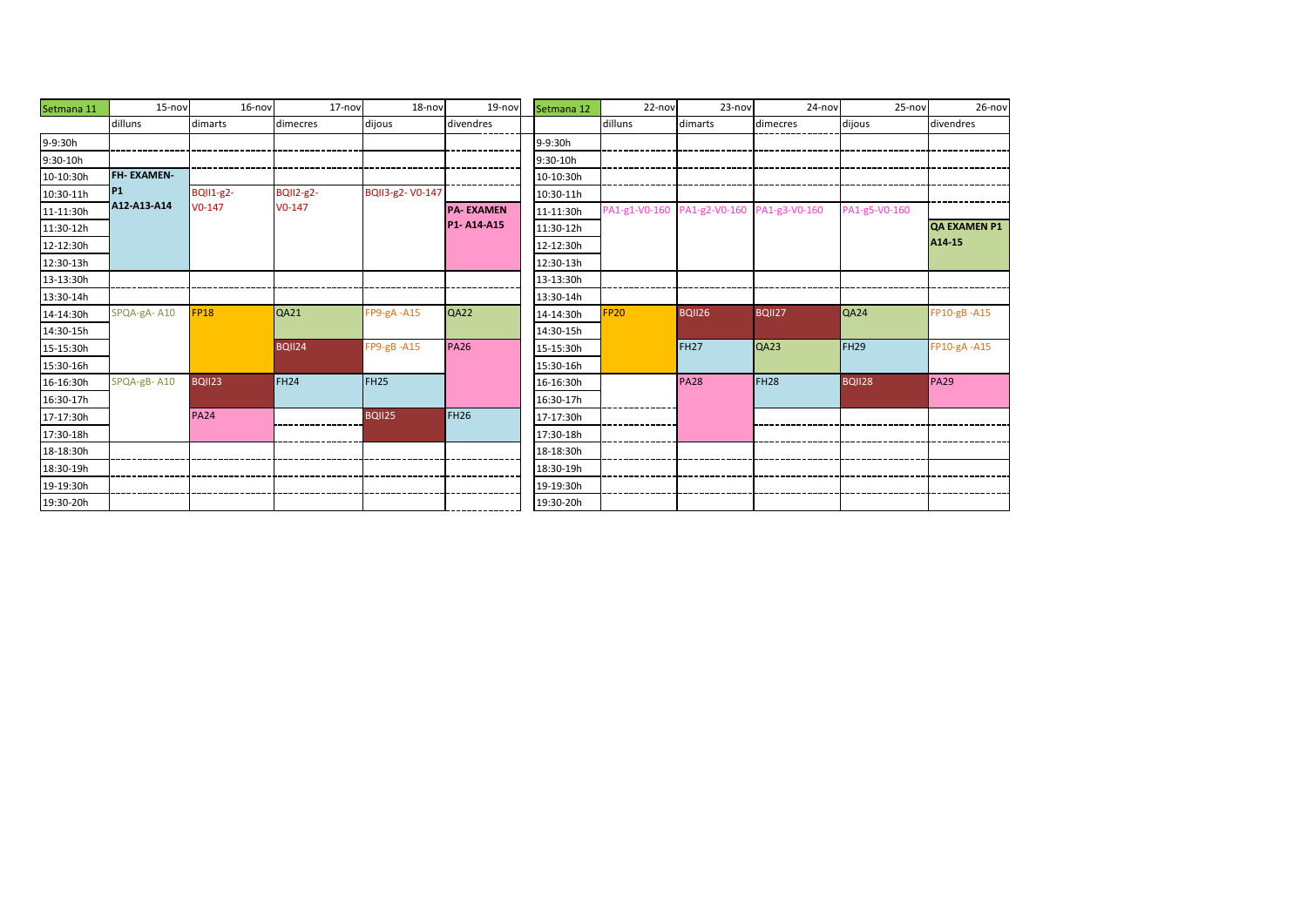| Setmana 13 |             | 29-nov        |                  | 30-nov | 1-des               | 2-des           | 3-des            | Setmana 14 | 6-des         | 7-des   | 8-des         |                   | 9-des                       | 10-des        |
|------------|-------------|---------------|------------------|--------|---------------------|-----------------|------------------|------------|---------------|---------|---------------|-------------------|-----------------------------|---------------|
|            | dilluns     |               | dimarts          |        | dimecres            | dijous          | divendres        |            | dilluns       | dimarts | dimecres      | dijous            |                             | divendres     |
| 9-9:30h    |             |               |                  |        |                     |                 |                  | 9-9:30h    | <b>FESTIU</b> |         | <b>FESTIU</b> | FH <sub>2</sub> - |                             | FH2-g1-V0-137 |
| 9:30-10h   |             |               |                  |        |                     |                 |                  | 9:30-10h   |               |         |               | g2                |                             |               |
| 10-10:30h  |             |               |                  |        |                     |                 |                  | 10-10:30h  |               |         |               | $V0 -$<br>137     |                             |               |
| 10:30-11h  |             | <b>BQII1-</b> | <b>BQII2-g3-</b> |        | V0- BQII2-g3-V0-147 | BQII1-g1-V0-147 | <b>BQII2-g1-</b> | 10:30-11h  |               |         |               |                   | <b>BOIL</b>                 |               |
| 11-11:30h  | PA1-g4-83-  | $V0-147$      | 147              |        |                     |                 | $V0-147$         | 11-11:30h  |               |         |               |                   | $1-g1$ - SFH3<br>$V0 -$     |               |
| 11:30-12h  | $V0-160$    |               |                  |        |                     |                 |                  | 11:30-12h  |               |         |               |                   | gB<br>147<br>A <sub>3</sub> |               |
| 12-12:30h  |             |               |                  |        |                     |                 |                  | 12-12:30h  |               |         |               |                   |                             |               |
| 12:30-13h  |             |               |                  |        |                     |                 |                  | 12:30-13h  |               |         |               |                   |                             |               |
| 13-13:30h  |             |               |                  |        |                     |                 |                  | 13-13:30h  |               |         |               |                   |                             |               |
| 13:30-14h  |             |               |                  |        |                     |                 |                  | 13:30-14h  |               |         |               |                   |                             |               |
| 14-14:30h  | <b>FP22</b> |               | <b>PA31</b>      |        | FP11-gA-A15         | <b>BQII30</b>   | <b>FH33</b>      | 14-14:30h  |               |         |               | <b>QA27</b>       |                             | FP12-gA-A15   |
| 14:30-15h  |             |               |                  |        |                     |                 |                  | 14:30-15h  |               |         |               |                   |                             |               |
| 15-15:30h  |             |               |                  |        | $FP11-gB- A15$      | QA25            | QA26             | 15-15:30h  |               |         |               | <b>FH34</b>       |                             | FP12-gB-A15   |
| 15:30-16h  |             |               |                  |        |                     |                 |                  | 15:30-16h  |               |         |               |                   |                             |               |
| 16-16:30h  | <b>FH30</b> |               | <b>FH31</b>      |        | BQII29              | <b>FH32</b>     | <b>PA32</b>      | 16-16:30h  |               |         |               | <b>BQII31</b>     |                             | QA28          |
| 16:30-17h  |             |               |                  |        |                     |                 |                  | 16:30-17h  |               |         |               |                   |                             |               |
| 17-17:30h  |             |               |                  |        |                     |                 |                  | 17-17:30h  |               |         |               |                   |                             |               |
| 17:30-18h  |             |               |                  |        |                     |                 |                  | 17:30-18h  |               |         |               |                   |                             |               |
| 18-18:30h  |             |               |                  |        |                     |                 |                  | 18-18:30h  |               |         |               |                   |                             |               |
| 18:30-19h  |             |               |                  |        |                     |                 |                  | 18:30-19h  |               |         |               |                   |                             |               |
| 19-19:30h  |             |               |                  |        |                     |                 |                  | 19-19:30h  |               |         |               |                   |                             |               |
| 19:30-20h  |             |               |                  |        |                     |                 |                  | 19:30-20h  |               |         |               |                   |                             |               |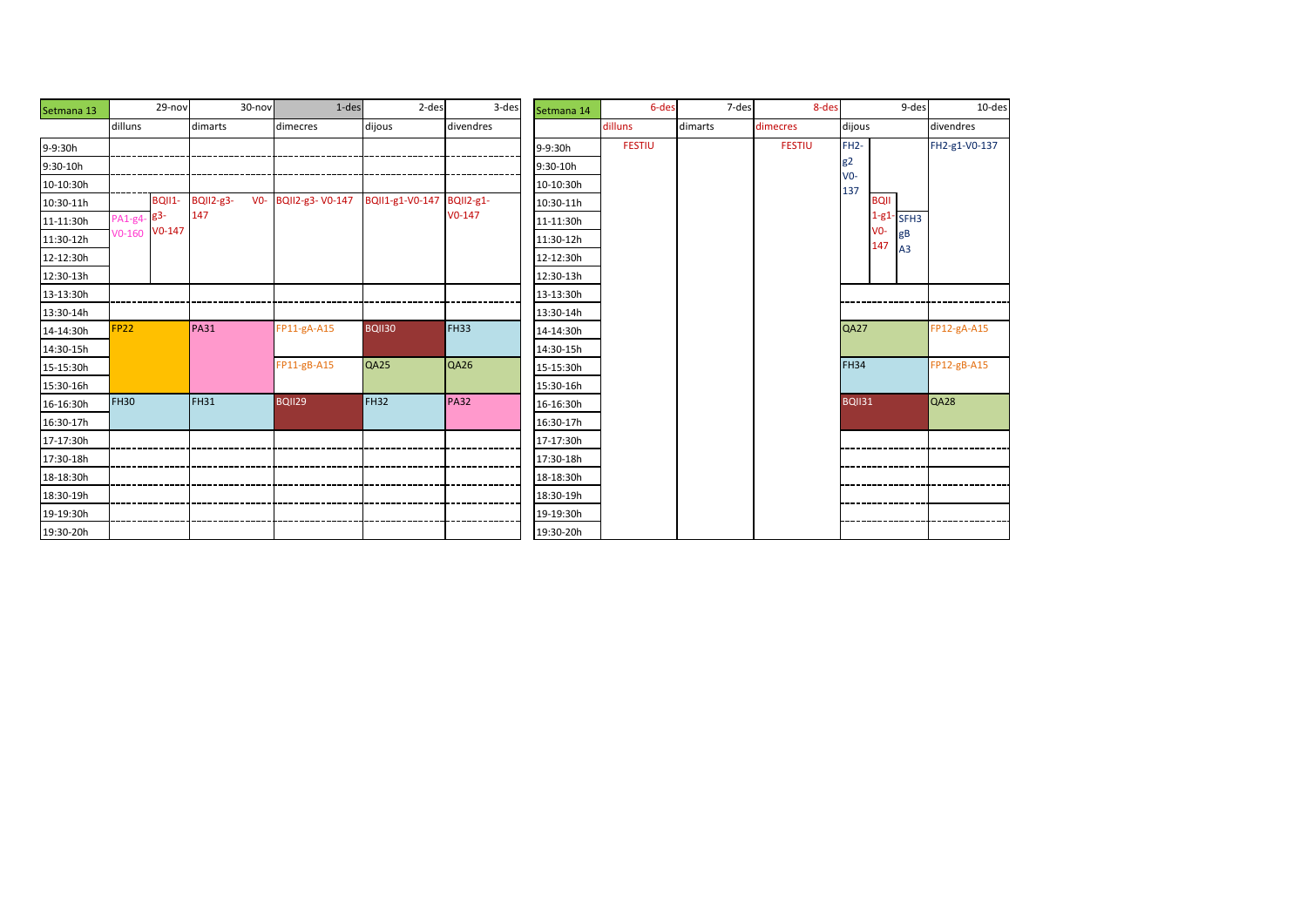|            |                    |               |                                    |          |                      |               |             |             |                     | <b>ANY 2022</b> |             |                       |                 |          |                                        |          |               |               |
|------------|--------------------|---------------|------------------------------------|----------|----------------------|---------------|-------------|-------------|---------------------|-----------------|-------------|-----------------------|-----------------|----------|----------------------------------------|----------|---------------|---------------|
| Setmana 15 |                    | 13-des        |                                    | 14-des   |                      |               | 15-des      | 16-des      | 17-des              | Setmana 16      |             | 20-des                |                 | 21-des   |                                        | 22-des   | 23-des        | 24-des        |
|            | dilluns            |               | dimarts                            |          | dimecres             |               |             | dijous      | divendres           |                 | dilluns     |                       | dimarts         |          | dimecres                               |          | dijous        | divendres     |
| 9-9:30h    |                    |               |                                    | $FH2-g3$ |                      |               | $FH2-$      |             |                     | 9-9:30h         |             |                       |                 | $FH2-g5$ |                                        | $FH2-g6$ | <b>FESTIU</b> | <b>FESTIU</b> |
| 9:30-10h   |                    |               |                                    | $V0-137$ |                      |               | g4<br>$V0-$ |             |                     | 9:30-10h        |             |                       |                 | $V0-137$ |                                        | $V0-137$ |               |               |
| 10-10:30h  |                    |               |                                    |          |                      |               | 137         |             |                     | 10-10:30h       |             |                       |                 |          |                                        |          |               |               |
| 10:30-11h  | SFP <sub>2</sub> - | <b>BQII1-</b> | BQII2-                             |          | <b>BQII3</b>         |               |             | SFP2-gB-A15 |                     | 10:30-11h       |             | BQII1- SFH4-g6 BQII2- |                 |          | BQII3-                                 |          |               |               |
| 11-11:30h  | gA-A15 g5-         | V0-147 V0-147 | g5-                                |          | g5<br>V <sub>0</sub> | <b>SFH</b>    |             |             | <b>PA EXAMEN P2</b> | 11-11:30h       | g4<br>$V0-$ | A4                    | σ4-<br>$V0-147$ |          | g4-<br>$V0-147$                        |          |               |               |
| 11:30-12h  |                    |               |                                    |          | 147                  | $3-gA$<br>A15 |             |             | A14-15              | 11:30-12h       | 147         |                       |                 |          |                                        |          |               |               |
| 12-12:30h  |                    |               |                                    |          |                      |               |             |             |                     | 12-12:30h       |             |                       |                 |          |                                        |          |               |               |
| 12:30-13h  |                    |               |                                    |          |                      |               |             |             |                     | 12:30-13h       |             |                       |                 |          |                                        |          |               |               |
| 13-13:30h  |                    |               | <b>ACTIVITATS</b><br><b>CAMPUS</b> |          |                      |               |             |             |                     | 13-13:30h       |             |                       |                 |          |                                        |          |               |               |
| 13:30-14h  |                    |               |                                    |          |                      |               |             |             |                     | 13:30-14h       |             |                       |                 |          |                                        |          |               |               |
| 14-14:30h  | FP <sub>24</sub>   |               |                                    |          | FP13-gA-A15          |               |             |             | FP14-gB-A15         | 14-14:30h       | <b>FP26</b> |                       | FP15-gB-A15     |          | <b>FP-EXAMEN P2-</b><br>A <sub>2</sub> |          |               |               |
| 14:30-15h  |                    |               |                                    |          |                      |               |             |             |                     | 14:30-15h       |             |                       |                 |          |                                        |          |               |               |
| 15-15:30h  |                    |               | QA29                               |          | FP13-gB-A15          |               |             |             | FP14-gA-A15         | 15-15:30h       |             |                       | FP15-gA-A15     |          |                                        |          |               |               |
| 15:30-16h  |                    |               |                                    |          |                      |               |             |             |                     | 15:30-16h       |             |                       |                 |          |                                        |          |               |               |
| 16-16:30h  | <b>FH35</b>        |               | <b>FH36</b>                        |          | QA30                 |               |             |             | SFH4-gB-A15         | 16-16:30h       | <b>FH37</b> |                       | <b>FH38</b>     |          |                                        |          |               |               |
| 16:30-17h  |                    |               |                                    |          |                      |               |             |             |                     | 16:30-17h       |             |                       |                 |          |                                        |          |               |               |
| 17-17:30h  |                    |               | SFH4-gA-A15                        |          |                      |               |             |             |                     | 17-17:30h       |             |                       |                 |          |                                        |          |               |               |
| 17:30-18h  |                    |               |                                    |          |                      |               |             |             |                     | 17:30-18h       |             |                       |                 |          |                                        |          |               |               |
| 18-18:30h  |                    |               |                                    |          |                      |               |             |             |                     | 18-18:30h       |             |                       |                 |          |                                        |          |               |               |
| 18:30-19h  |                    |               |                                    |          |                      |               |             |             |                     | 18:30-19h       |             |                       |                 |          |                                        |          |               |               |
| 19-19:30h  |                    |               |                                    |          |                      |               |             |             |                     | 19-19:30h       |             |                       |                 |          |                                        |          |               |               |
| 19:30-20h  |                    |               |                                    |          |                      |               |             |             |                     | 19:30-20h       |             |                       |                 |          |                                        |          |               |               |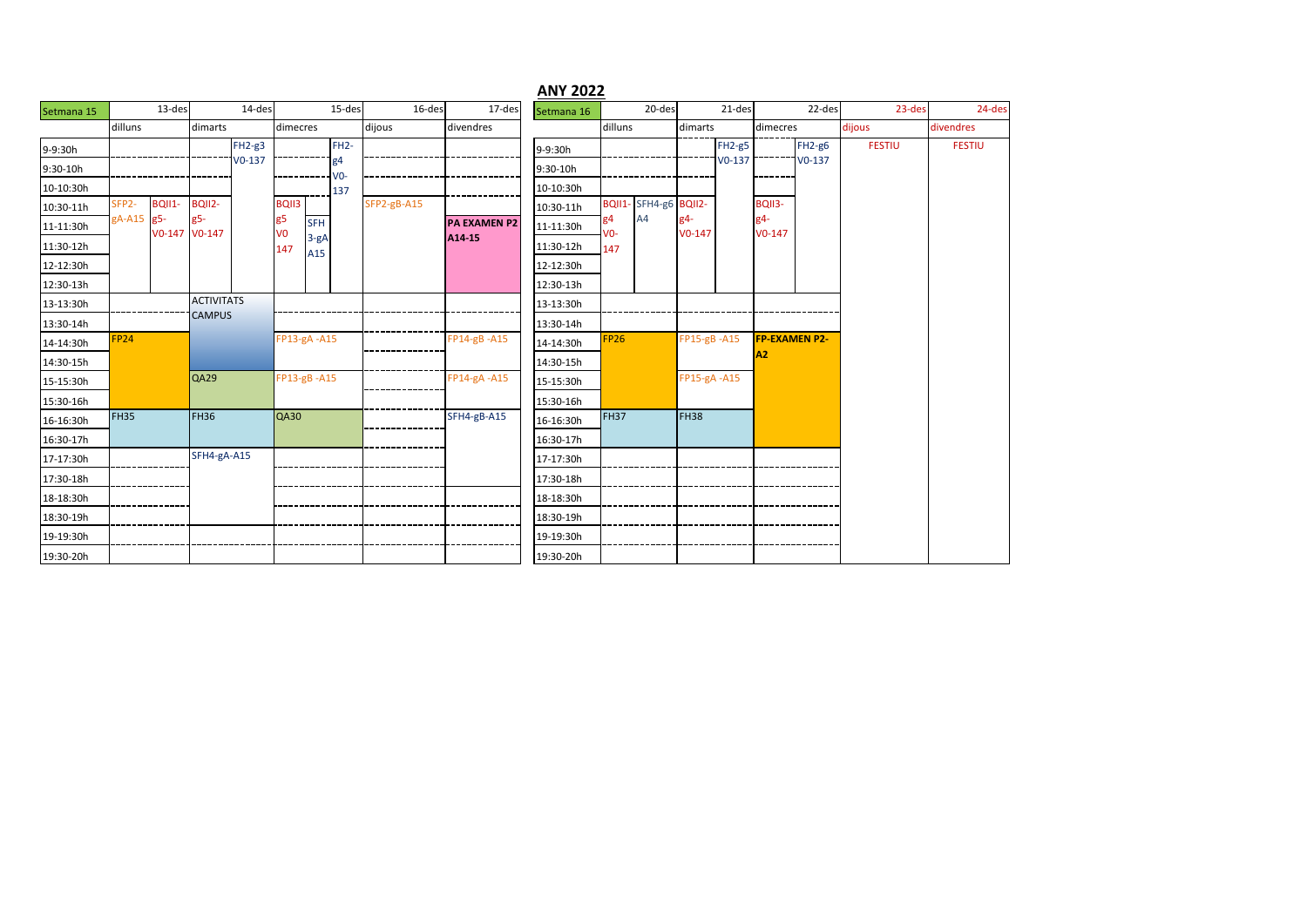| Setmana 17 | 10-gen     | 11-gen                | 12-gen            | 13-gen            | 14-gen            | Setmana 18 | 17-gen            | 18-gen  | 19-gen   | 20-gen           | 21-gen    |
|------------|------------|-----------------------|-------------------|-------------------|-------------------|------------|-------------------|---------|----------|------------------|-----------|
|            | dilluns    | dimarts               | dimecres          | dijous            | divendres         |            | dilluns           | dimarts | dimecres | dijous           | divendres |
| 9-9:30h    |            |                       | <b>BQII Casos</b> | <b>BQII Casos</b> | <b>BQII Casos</b> | 9-9:30h    |                   |         |          |                  |           |
| 9:30-10h   |            |                       | g2<br>44          | g3<br>A14         | g4<br>A15         | 9:30-10h   |                   |         |          |                  |           |
| 10-10:30h  |            |                       |                   |                   |                   | 10-10:30h  | <b>QA EXAMEN-</b> |         |          |                  |           |
| 10:30-11h  |            |                       |                   |                   |                   | 10:30-11h  | A14-A15           |         |          |                  |           |
| 11-11:30h  |            | <b>BQII EXAMEN P2</b> |                   |                   |                   | 11-11:30h  |                   |         |          |                  |           |
| 11:30-12h  |            | A1-A2                 |                   |                   |                   | 11:30-12h  |                   |         |          |                  |           |
| 12-12:30h  |            |                       |                   |                   |                   | 12-12:30h  |                   |         |          |                  |           |
| 12:30-13h  |            |                       |                   |                   |                   | 12:30-13h  |                   |         |          |                  |           |
| 13-13:30h  |            |                       | <b>ACTIVITATS</b> |                   |                   | 13-13:30h  |                   |         |          |                  |           |
| 13:30-14h  |            |                       | <b>CAMPUS</b>     |                   |                   | 13:30-14h  |                   |         |          |                  |           |
| 14-14:30h  | SQA2-gB-SC | SQA2-gA-SC            |                   | <b>BQII Casos</b> | <b>BQII Casos</b> | 14-14:30h  |                   |         |          | <b>FH-EXAMEN</b> |           |
| 14:30-15h  |            |                       |                   | g5<br>A15         | g1<br>A15         | 14:30-15h  |                   |         |          | A1-A11-A12       |           |
| 15-15:30h  |            |                       |                   |                   |                   | 15-15:30h  |                   |         |          |                  |           |
| 15:30-16h  |            |                       |                   |                   |                   | 15:30-16h  |                   |         |          |                  |           |
| 16-16:30h  |            |                       |                   |                   |                   | 16-16:30h  |                   |         |          |                  |           |
| 16:30-17h  |            |                       |                   |                   |                   | 16:30-17h  |                   |         |          |                  |           |
| 17-17:30h  |            |                       |                   |                   |                   | 17-17:30h  |                   |         |          |                  |           |
| 17:30-18h  |            |                       |                   |                   |                   | 17:30-18h  |                   |         |          |                  |           |
| 18-18:30h  |            |                       |                   |                   |                   | 18-18:30h  |                   |         |          |                  |           |
| 18:30-19h  |            |                       |                   |                   |                   | 18:30-19h  |                   |         |          |                  |           |
| 19-19:30h  |            |                       |                   |                   |                   | 19-19:30h  |                   |         |          |                  |           |
| 19:30-20h  |            |                       |                   |                   |                   | 19:30-20h  |                   |         |          |                  |           |